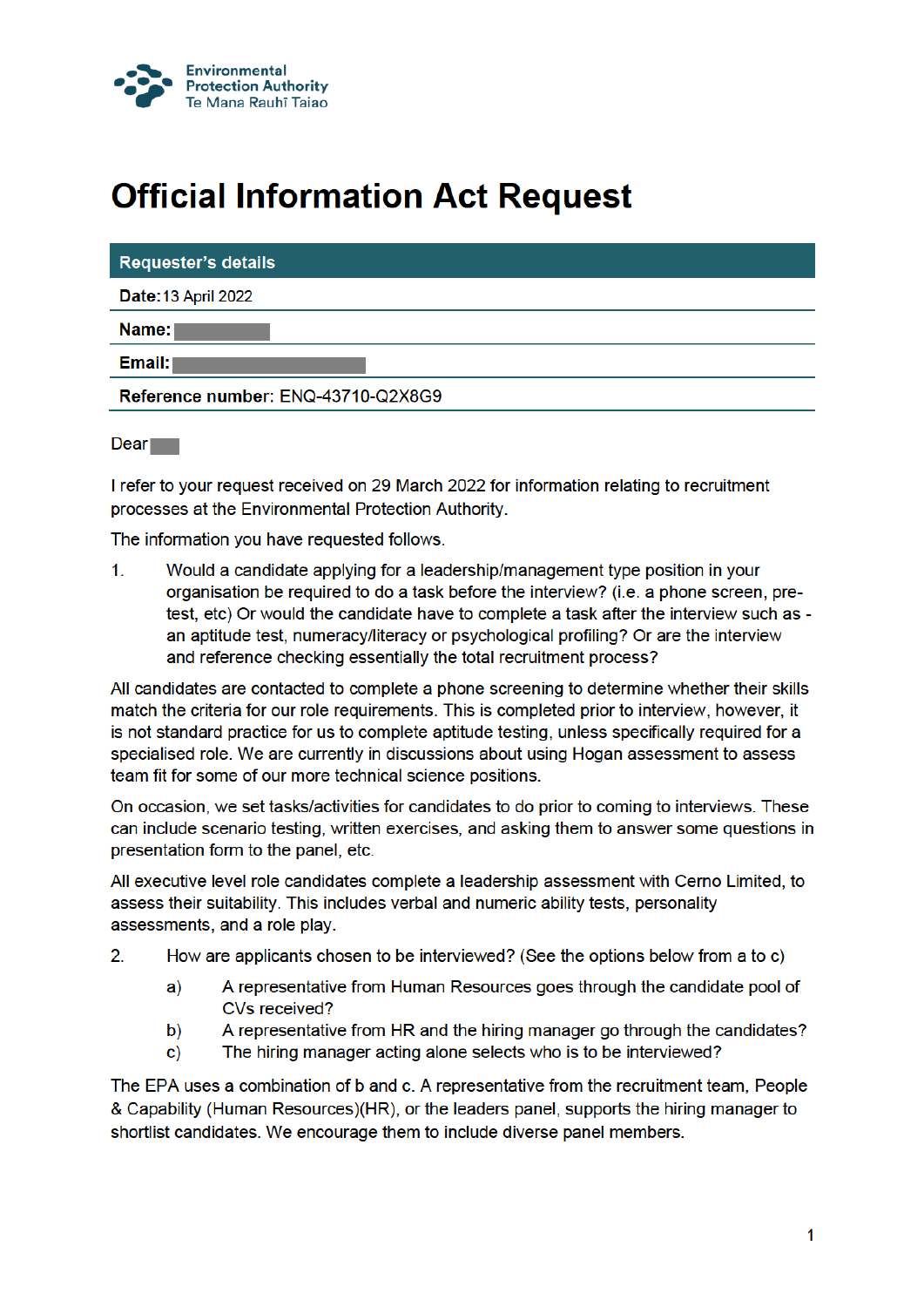3. Does your organisation use 'BEI' type interviews for middle/senior leadership/management interviews?

Yes.

4. If the answer to the above is 'no' how would you describe the type of interviews that are carried out?

N/A.

5. Is a representative from HR on the interview panel? (Never/Always/Sometimes?)

Sometimes.

6. For 'BEI' style interviews does each panel member score the candidate and then these scores are combined to tally up to a grand total score?

Yes.

7. Could a candidate who scores lower than the top scorer (e.g. came in second) still be considered the preferred candidate?

Yes. If the top scoring candidate didn't score competitively in critical areas of criteria, they may not be considered suitable. Our assessment may be concerned with the total score and more dependent on scoring highly in the key areas of competence.

8. What are some of the factors or conditions that might give rise to the above in question #7 above? (I.e. – team fit, personality, how panel felt about them?) Other factors?

Included in response to previous question.

9. Are those in your organisation who do the interviewing trained in the BEI interview method?

Some leaders are, although some newcomers are yet to receive formal training. Guidance is provided by a Recruitment Advisor as and when required and new leaders supported with one-on-one coaching.

10. Once a candidate has been selected and employed by your organisation do you keep a record of how long he/she stays with the organisation? (length of tenure)

This is recorded via our HR management system, Success Factors.

11. Or do you keep records of how that candidate is tracking regards their role? (good performance appraisals, improvements plans? Unsatisfactory performance?)

We complete annual performance reviews for each employee through our HR system, as well as regular catch-ups to track progress against performance and development goals. Goals are often linked to the requirements of their position description. When performance is becoming unsatisfactory, performance improvement plans may be implemented to support the employee to lift performance in any particular areas identified.

12. Have you ever surveyed applicants who have been interviewed as to how they feel about the BEI interview process? If so, please share these results.

No, we have not to date.